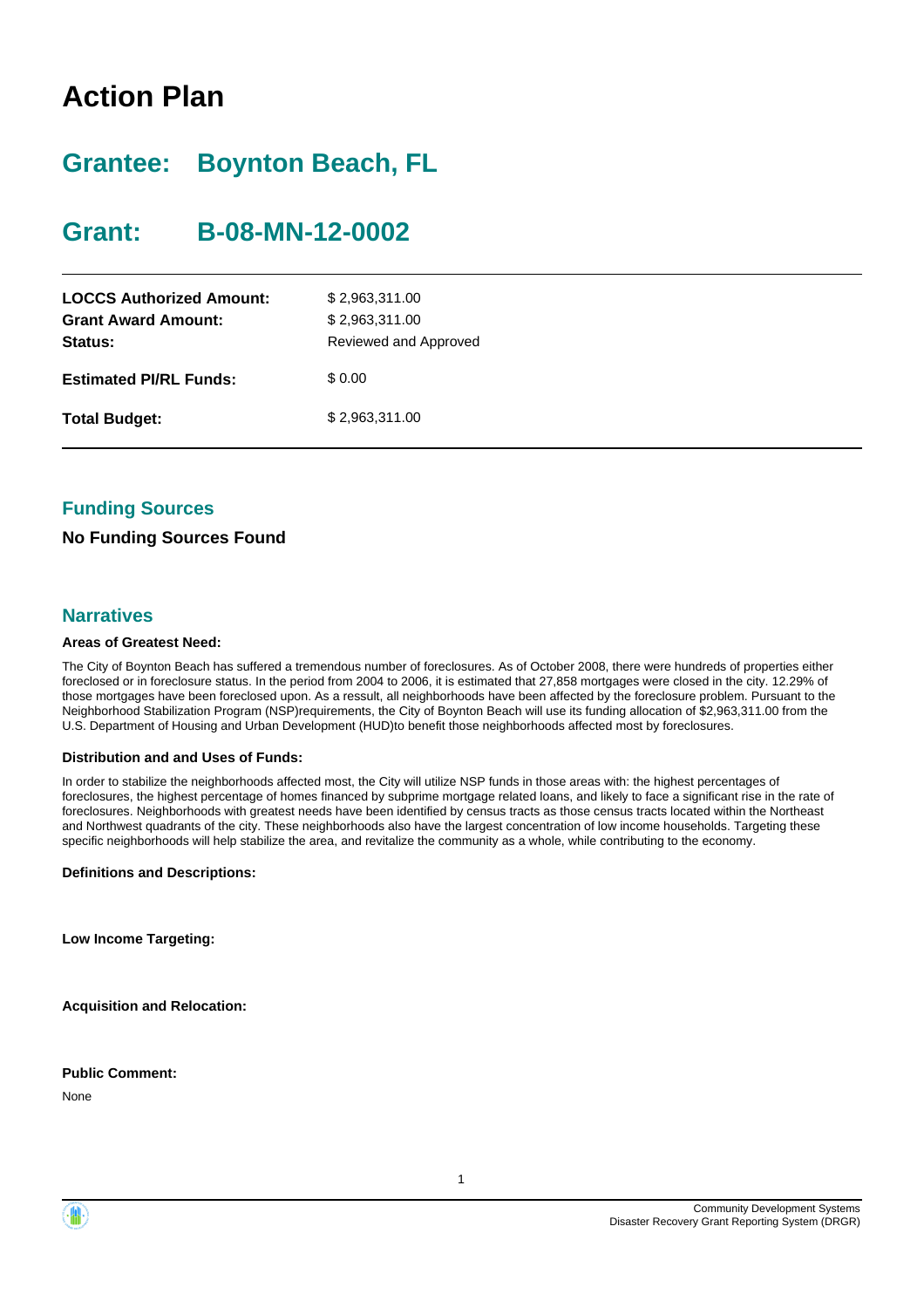# **Project Summary**

| Project# | <b>Project Title</b>                | <b>Grantee Activity #</b>     | <b>Activity Title</b>                |
|----------|-------------------------------------|-------------------------------|--------------------------------------|
| 0001     | Planning & Administration           | 5                             | Administration                       |
| 0002     | Purchase & Rehabilitation of Single | 0001                          | Purchase Rehab                       |
|          |                                     | 0002                          | Acquisition & Rehabilitation         |
| 0003     | Ocean Breeze Redevelopment          | 0003                          | Ocean Breeze West Infrastructur      |
|          |                                     | 0004                          | Financing Mechanism/New Construction |
| 9999     | <b>Restricted Balance</b>           | No activities in this project |                                      |



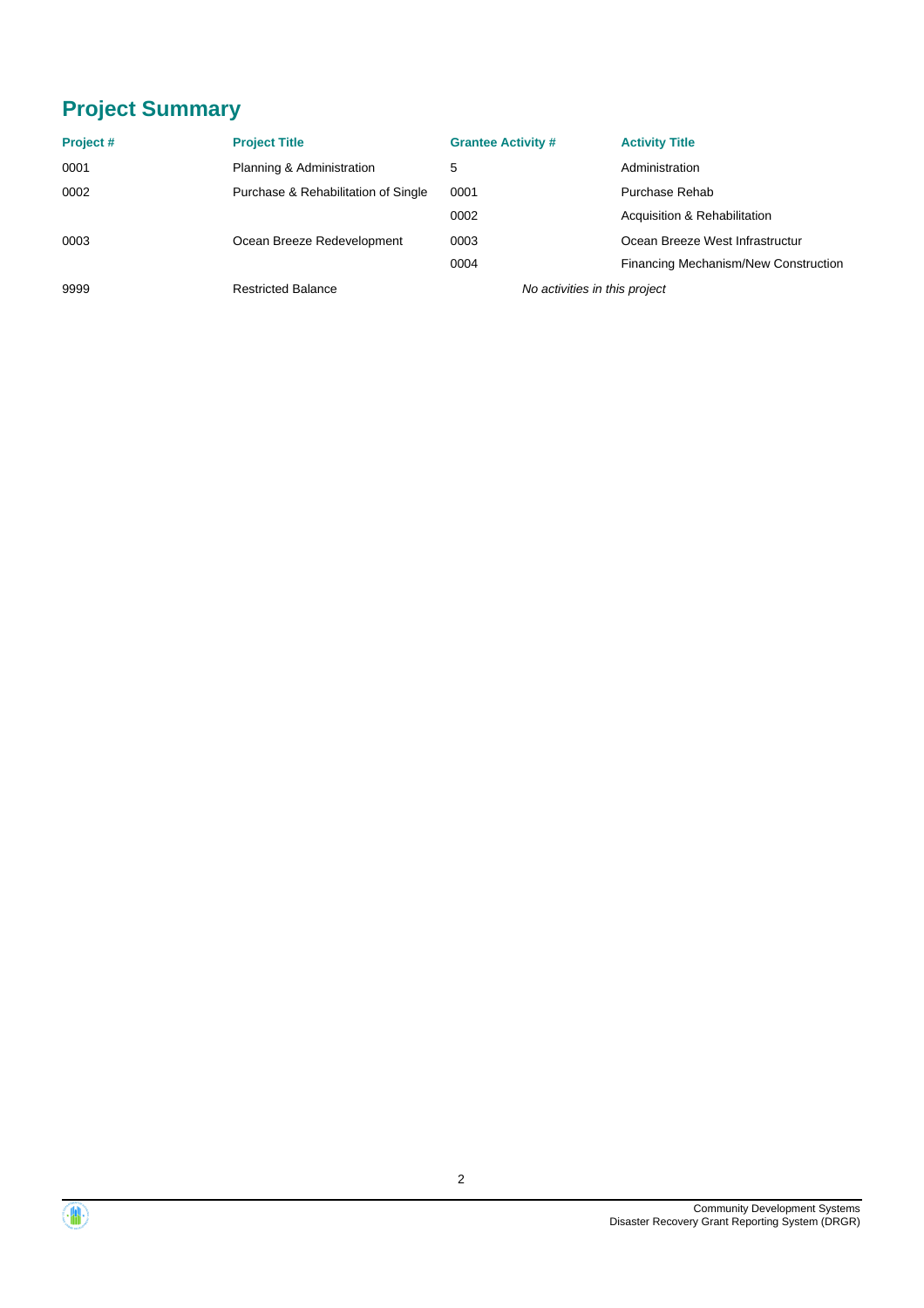# **Activities**

# **Project # / Title: 0001 / Planning & Administration**

| <b>Grantee Activity Number:</b>                               | 5                     |                                          |                 |
|---------------------------------------------------------------|-----------------------|------------------------------------------|-----------------|
| <b>Activity Title:</b>                                        | <b>Administration</b> |                                          |                 |
|                                                               |                       |                                          |                 |
| <b>Activitiy Type:</b>                                        |                       | <b>Activity Status:</b>                  |                 |
| Administration                                                |                       | Under Way                                |                 |
| <b>Project Number:</b>                                        |                       | <b>Project Title:</b>                    |                 |
| 0001                                                          |                       | Planning & Administration                |                 |
| <b>Projected Start Date:</b><br>07/13/2009                    |                       | <b>Projected End Date:</b><br>09/10/2010 |                 |
| <b>Project Draw Block by HUD:</b>                             |                       | Project Draw Block Date by HUD:          |                 |
| Not Blocked                                                   |                       |                                          |                 |
| <b>Activity Draw Block by HUD:</b>                            |                       | <b>Activity Draw Block Date by HUD:</b>  |                 |
| Not Blocked                                                   |                       |                                          |                 |
| <b>Block Drawdown By Grantee:</b>                             |                       |                                          |                 |
| Not Blocked                                                   |                       |                                          |                 |
| <b>National Objective:</b>                                    |                       | <b>Total Budget:</b>                     | \$230,216.14    |
| Not Applicable - (for Planning/Administration or Unprogrammed |                       | <b>Other Funds</b>                       | \$0.00          |
| Funds only)                                                   |                       | <b>Total Funds</b>                       | \$230,216.14    |
| <b>Environmental Assessment:</b>                              |                       |                                          |                 |
|                                                               |                       |                                          |                 |
| <b>Benefit Report Type:</b><br>ΝA                             |                       |                                          |                 |
|                                                               |                       |                                          |                 |
|                                                               |                       |                                          |                 |
|                                                               |                       |                                          |                 |
| Activity is being carried out by Grantee:                     |                       | Activity is being carried out through:   |                 |
| No.                                                           |                       |                                          |                 |
| <b>Organization carrying out Activity:</b>                    |                       |                                          |                 |
| The City of Boynton Beach                                     |                       |                                          |                 |
| Proposed budgets for organizations carrying out Activity:     |                       |                                          |                 |
| <b>Responsible Organization</b>                               |                       | <b>Organization Type</b>                 | <b>Proposed</b> |
| The City of Boynton Beach                                     |                       | Unknown                                  | \$230,216.14    |
|                                                               |                       |                                          |                 |

**Location Description:**

Community Development Systems Disaster Recovery Grant Reporting System (DRGR)

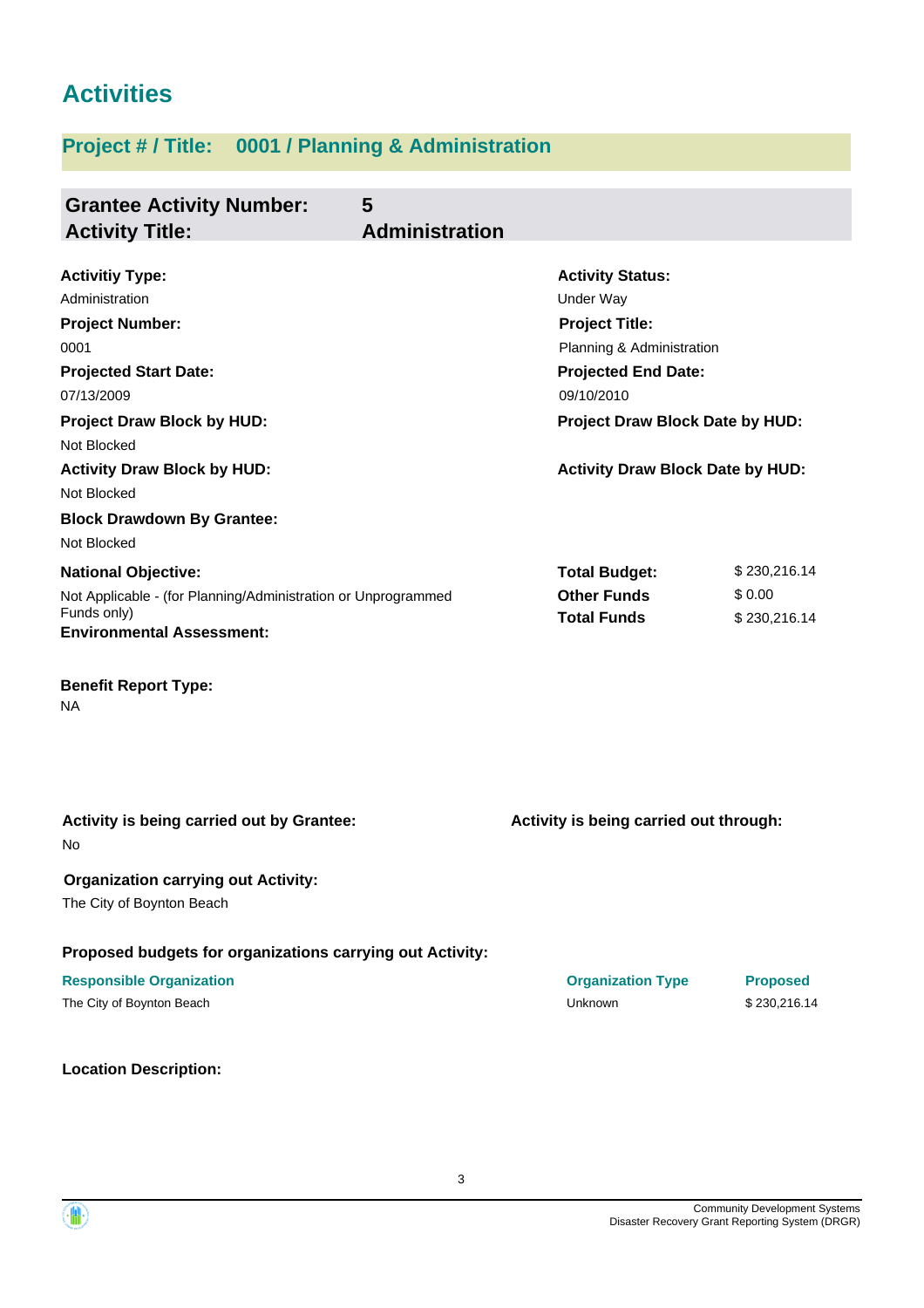## **Activity Description:**

Costs associated with the administration of the grant, to include salaries, monitoring, and other costs.

# **Project # / Title: 0002 / Purchase & Rehabilitation of Single Family Foreclosed**

| <b>Grantee Activity Number:</b><br><b>Activity Title:</b>    | 0001<br><b>Purchase Rehab</b> |              |                                            |            |                |
|--------------------------------------------------------------|-------------------------------|--------------|--------------------------------------------|------------|----------------|
| <b>Activitiy Type:</b>                                       |                               |              | <b>Activity Status:</b>                    |            |                |
| Rehabilitation/reconstruction of residential structures      |                               |              | Completed                                  |            |                |
| <b>Project Number:</b>                                       |                               |              | <b>Project Title:</b>                      |            |                |
| 0002                                                         |                               |              | Purchase & Rehabilitation of Single Family |            |                |
| <b>Projected Start Date:</b><br>04/06/2010                   |                               |              | <b>Projected End Date:</b><br>03/04/2013   |            |                |
| <b>Project Draw Block by HUD:</b>                            |                               |              | Project Draw Block Date by HUD:            |            |                |
| Not Blocked                                                  |                               |              |                                            |            |                |
| <b>Activity Draw Block by HUD:</b>                           |                               |              | <b>Activity Draw Block Date by HUD:</b>    |            |                |
| Not Blocked                                                  |                               |              |                                            |            |                |
| <b>Block Drawdown By Grantee:</b>                            |                               |              |                                            |            |                |
| Not Blocked                                                  |                               |              |                                            |            |                |
| <b>National Objective:</b>                                   |                               |              | <b>Total Budget:</b>                       |            | \$1,598,869.70 |
| LMMI: Low, Moderate and Middle Income National Objective for |                               |              | <b>Other Funds</b><br>\$0.00               |            |                |
| NSP Only                                                     |                               |              | <b>Total Funds</b><br>\$1,598,869.70       |            |                |
| <b>Environmental Assessment:</b><br><b>COMPLETED</b>         |                               |              |                                            |            |                |
| <b>Benefit Report Type:</b><br>Direct (Households)           |                               |              |                                            |            |                |
| <b>Proposed Beneficiaries</b>                                |                               | <b>Total</b> | Low                                        | <b>Mod</b> | Low/Mod%       |
| # Owner Households                                           |                               | 8            |                                            | 3          | 37.50          |
| # of Households                                              |                               | 8            |                                            | 3          | 37.50          |
| <b>Proposed Accomplishments</b>                              |                               |              | <b>Total</b>                               |            |                |
| # of Singlefamily Units                                      |                               |              | 8                                          |            |                |
| # of Housing Units                                           |                               |              | 8                                          |            |                |
| # of Properties                                              |                               |              | 8                                          |            |                |

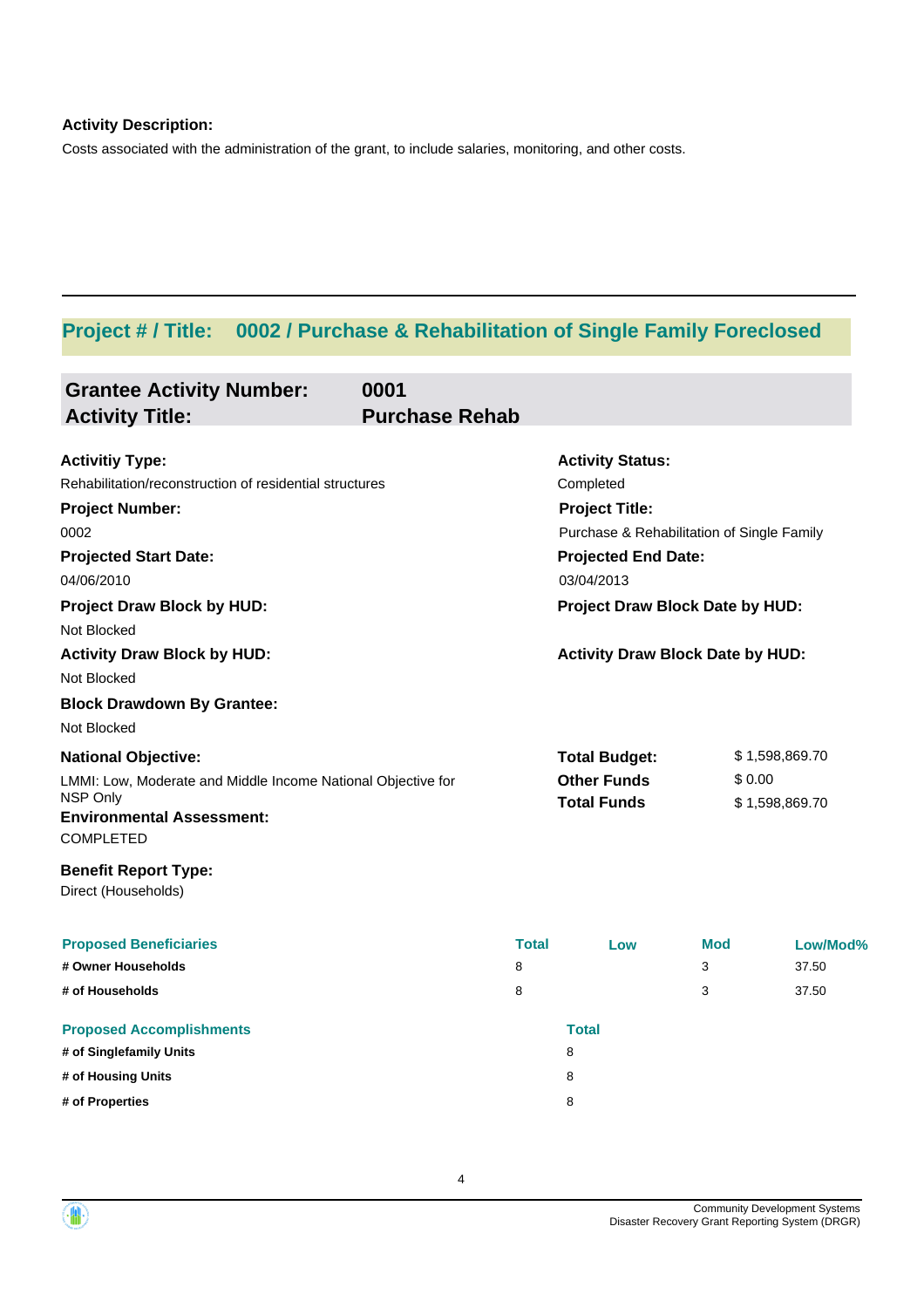### **Activity is being carried out by Grantee:**

No

### **Organization carrying out Activity:**

Boynton Beach Faith Based CDC/R M Lee CDC2

## **Proposed budgets for organizations carrying out Activity:**

| <b>Responsible Organization</b>            | <b>Organization Type</b> | <b>Proposed</b> |
|--------------------------------------------|--------------------------|-----------------|
| Boynton Beach Faith Based CDC/R M Lee CDC2 | Non-Profit               | \$1.598.869.70  |
| The City of Boynton Beach                  | Unknown                  | \$0.00          |

### **Location Description:**

Information assembled by the City of Boynton Beach determined that the areas of greatest need for the NSP program were the areas in the northeast and northwest quadrants of the city. 15% of the homes in the northwest quadrant and nearly 17% of the homes in the northeast quadrant were either in foreclosure or were in jeopardy of being foreclosed due to subprime lending.

#### **Activity Description:**

The City of Boynton Beach and/or its representatives will be negotiating the purchases from lenders, vacant and foreclosed upon single family properties located within areas as having the highest volume of foreclosed properties at rishk or having a high volume of foreclosures. Persons at or below 120 percent of the median income will be targeted, with special emphasis on expending a minimum of 25 percent of the NSP allocation assisting persons who are at or below 50 percent of the area median income.

Information obtained by the City of Boynton Beach has identified the northwest and northeast quadrants of the city as those having the highest volumes of foreclosed properties.

# **Activity is being carried out through:**

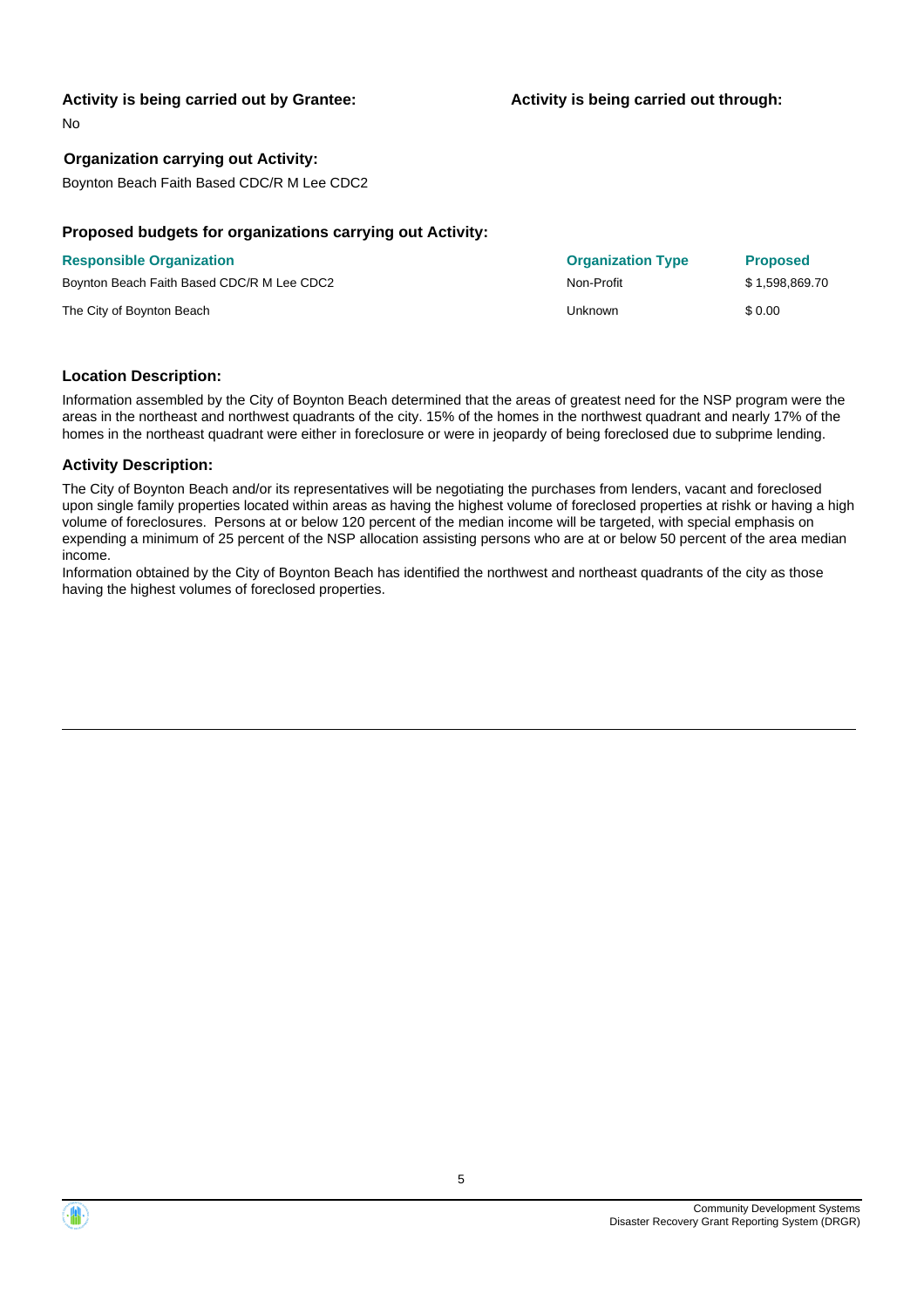| <b>Grantee Activity Number:</b>                                                                                                                                                                                                                                                                                 | 0002                                    |                        |                                                                                                                                                                                                                                       |            |                                        |                              |
|-----------------------------------------------------------------------------------------------------------------------------------------------------------------------------------------------------------------------------------------------------------------------------------------------------------------|-----------------------------------------|------------------------|---------------------------------------------------------------------------------------------------------------------------------------------------------------------------------------------------------------------------------------|------------|----------------------------------------|------------------------------|
| <b>Activity Title:</b>                                                                                                                                                                                                                                                                                          | <b>Acquisition &amp; Rehabilitation</b> |                        |                                                                                                                                                                                                                                       |            |                                        |                              |
| <b>Activitiy Type:</b><br>Rehabilitation/reconstruction of residential structures<br><b>Project Number:</b><br>0002<br><b>Projected Start Date:</b><br>04/06/2010<br><b>Project Draw Block by HUD:</b><br>Not Blocked<br><b>Activity Draw Block by HUD:</b><br>Not Blocked<br><b>Block Drawdown By Grantee:</b> |                                         |                        | <b>Activity Status:</b><br>Completed<br><b>Project Title:</b><br>Purchase & Rehabilitation of Single Family<br><b>Projected End Date:</b><br>09/04/2013<br>Project Draw Block Date by HUD:<br><b>Activity Draw Block Date by HUD:</b> |            |                                        |                              |
| Not Blocked<br><b>National Objective:</b><br>LH25: Funds targeted for housing for households whose incomes<br>are at or under 50% Area Median Income.<br><b>Environmental Assessment:</b><br><b>COMPLETED</b>                                                                                                   |                                         |                        | <b>Total Budget:</b><br><b>Other Funds</b><br><b>Total Funds</b>                                                                                                                                                                      |            | \$740,828.00<br>\$0.00<br>\$740,828.00 |                              |
| <b>Benefit Report Type:</b><br>Direct (Households)                                                                                                                                                                                                                                                              |                                         |                        |                                                                                                                                                                                                                                       |            |                                        |                              |
| <b>Proposed Beneficiaries</b><br># Owner Households<br># of Households                                                                                                                                                                                                                                          |                                         | <b>Total</b><br>4<br>4 | Low<br>4<br>4                                                                                                                                                                                                                         | <b>Mod</b> |                                        | Low/Mod%<br>100.00<br>100.00 |
| <b>Proposed Accomplishments</b><br># of Singlefamily Units<br># of Housing Units                                                                                                                                                                                                                                |                                         |                        | <b>Total</b><br>4                                                                                                                                                                                                                     |            |                                        |                              |
| Activity is being carried out by Grantee:<br>No                                                                                                                                                                                                                                                                 |                                         |                        | Activity is being carried out through:                                                                                                                                                                                                |            |                                        |                              |
| <b>Organization carrying out Activity:</b><br>Boynton Beach Faith Based CDC/R M Lee CDC2                                                                                                                                                                                                                        |                                         |                        |                                                                                                                                                                                                                                       |            |                                        |                              |
| Proposed budgets for organizations carrying out Activity:                                                                                                                                                                                                                                                       |                                         |                        |                                                                                                                                                                                                                                       |            |                                        |                              |
| <b>Responsible Organization</b><br>Boynton Beach Faith Based CDC/R M Lee CDC2                                                                                                                                                                                                                                   |                                         |                        | <b>Organization Type</b><br>Non-Profit                                                                                                                                                                                                |            | <b>Proposed</b><br>\$740,828.00        |                              |
| The City of Boynton Beach                                                                                                                                                                                                                                                                                       |                                         |                        | Unknown                                                                                                                                                                                                                               |            | \$0.00                                 |                              |

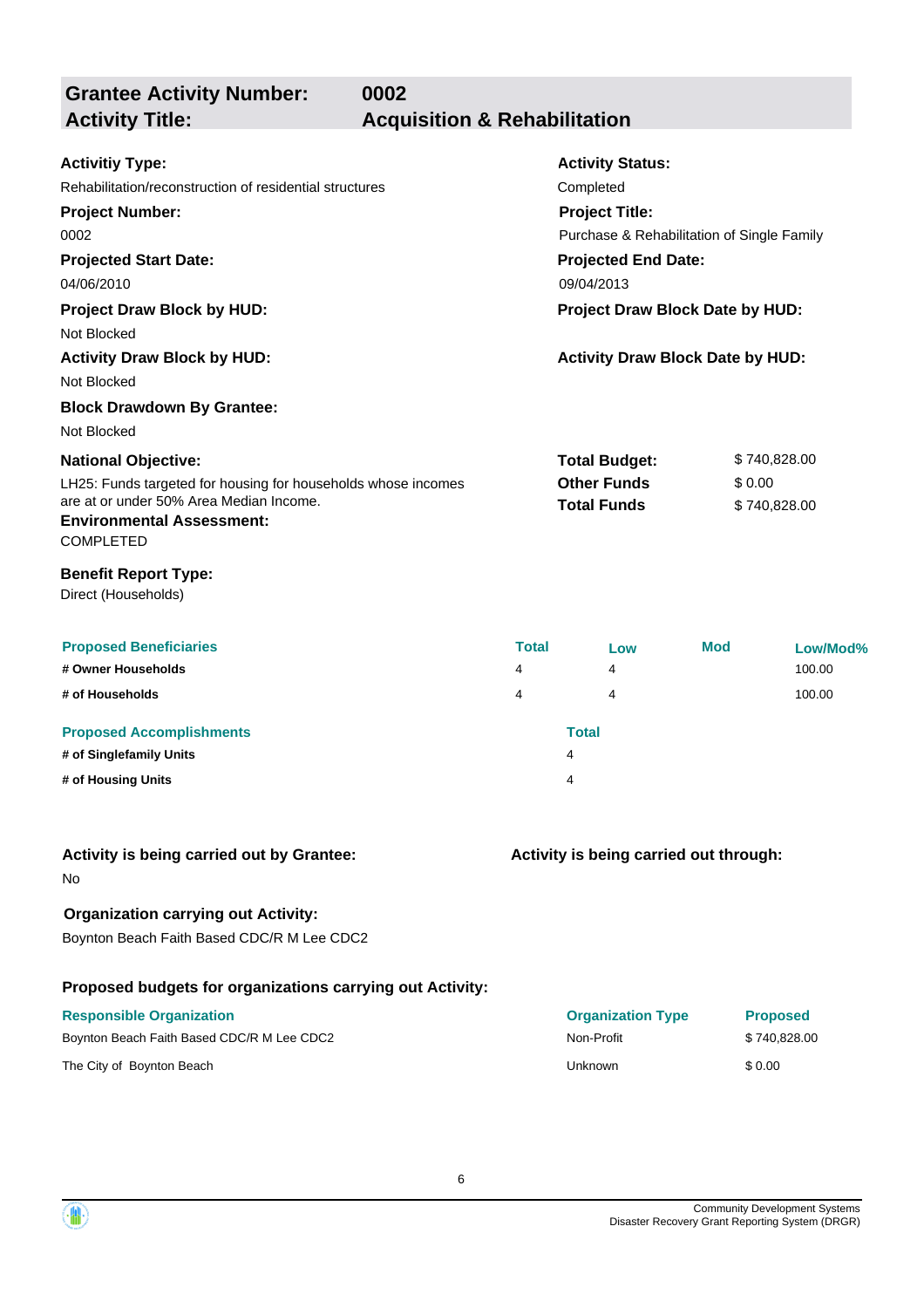## **Location Description:**

The areas of greatest need as identified by the City of Boynton Beach are the northeast and northwest quadrants of the city. These areas have forclosures representing 17% and 15% respectively

#### **Activity Description:**

This activity will consist of the 25% of funding available for the project to deliver housing for families who are below 50% of the area income.

## **Project # / Title: 0003 / Ocean Breeze Redevelopment**

| <b>Grantee Activity Number:</b><br><b>Activity Title:</b>                                                                                                                                                                                                 | 0003<br>Ocean Breeze West Infrastructur  |                                                                                                                                                                                                                              |                        |                              |  |
|-----------------------------------------------------------------------------------------------------------------------------------------------------------------------------------------------------------------------------------------------------------|------------------------------------------|------------------------------------------------------------------------------------------------------------------------------------------------------------------------------------------------------------------------------|------------------------|------------------------------|--|
| <b>Activitiy Type:</b><br>Construction/reconstruction of streets<br><b>Project Number:</b><br>0003<br><b>Projected Start Date:</b><br>07/06/2010<br><b>Project Draw Block by HUD:</b><br>Not Blocked<br><b>Activity Draw Block by HUD:</b><br>Not Blocked |                                          | <b>Activity Status:</b><br><b>Under Way</b><br><b>Project Title:</b><br>Ocean Breeze Redevelopment<br><b>Projected End Date:</b><br>09/30/2012<br>Project Draw Block Date by HUD:<br><b>Activity Draw Block Date by HUD:</b> |                        |                              |  |
| <b>Block Drawdown By Grantee:</b><br>Not Blocked<br><b>National Objective:</b>                                                                                                                                                                            |                                          | <b>Total Budget:</b>                                                                                                                                                                                                         |                        | \$393,397.16                 |  |
| LMMI: Low, Moderate and Middle Income National Objective for<br>NSP Only<br><b>Environmental Assessment:</b><br><b>COMPLETED</b>                                                                                                                          | <b>Other Funds</b><br><b>Total Funds</b> |                                                                                                                                                                                                                              |                        | \$0.00<br>\$393,397.16       |  |
| <b>Benefit Report Type:</b><br>Direct (Households)                                                                                                                                                                                                        |                                          |                                                                                                                                                                                                                              |                        |                              |  |
| <b>Proposed Beneficiaries</b><br># Owner Households<br># of Households                                                                                                                                                                                    | <b>Total</b><br>20<br>20                 | Low<br>10<br>10                                                                                                                                                                                                              | <b>Mod</b><br>10<br>10 | Low/Mod%<br>100.00<br>100.00 |  |
| <b>Proposed Accomplishments</b><br># of Singlefamily Units<br># of Housing Units                                                                                                                                                                          |                                          | <b>Total</b><br>20<br>20                                                                                                                                                                                                     |                        |                              |  |

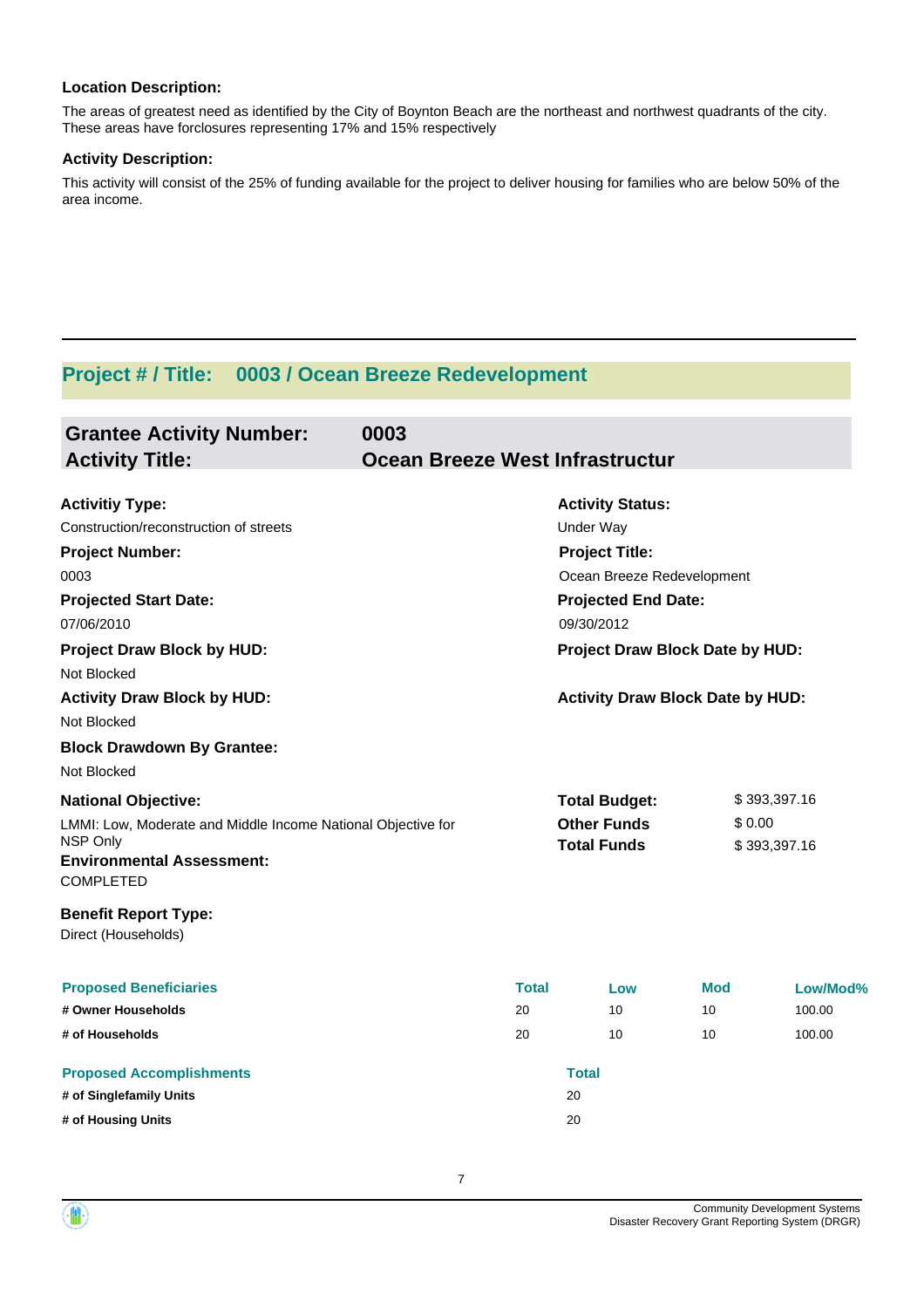#### **Activity is being carried out by Grantee:**

No

### **Organization carrying out Activity:**

City of Boynton Beach CRA

#### **Proposed budgets for organizations carrying out Activity:**

#### **Responsible Organization Organization Type Proposed**

City of Boynton Beach CRA Unknown \$ 393,397.16

**Activity is being carried out through:**

#### **Location Description:**

The northeast quadrant of the city, identified as the area of greatest need with a foreclosure rate of 17%, and the highest subprime mortgages in the city. This project is located within the area known as the Heart of Boynton

#### **Activity Description:**

Provide Infra Structure improvements to the project known as Ocean Breeze. This allocation is being given to the City of Boynton Beach Community Redevelopment Agency (CRA) to provide funding for infra structure improvements necessary for the development of 20 single family dwellings for families whose income is between 50-120 percent of the median income for Boynton Beach.

The property is vacant and currently owned by the CRA.

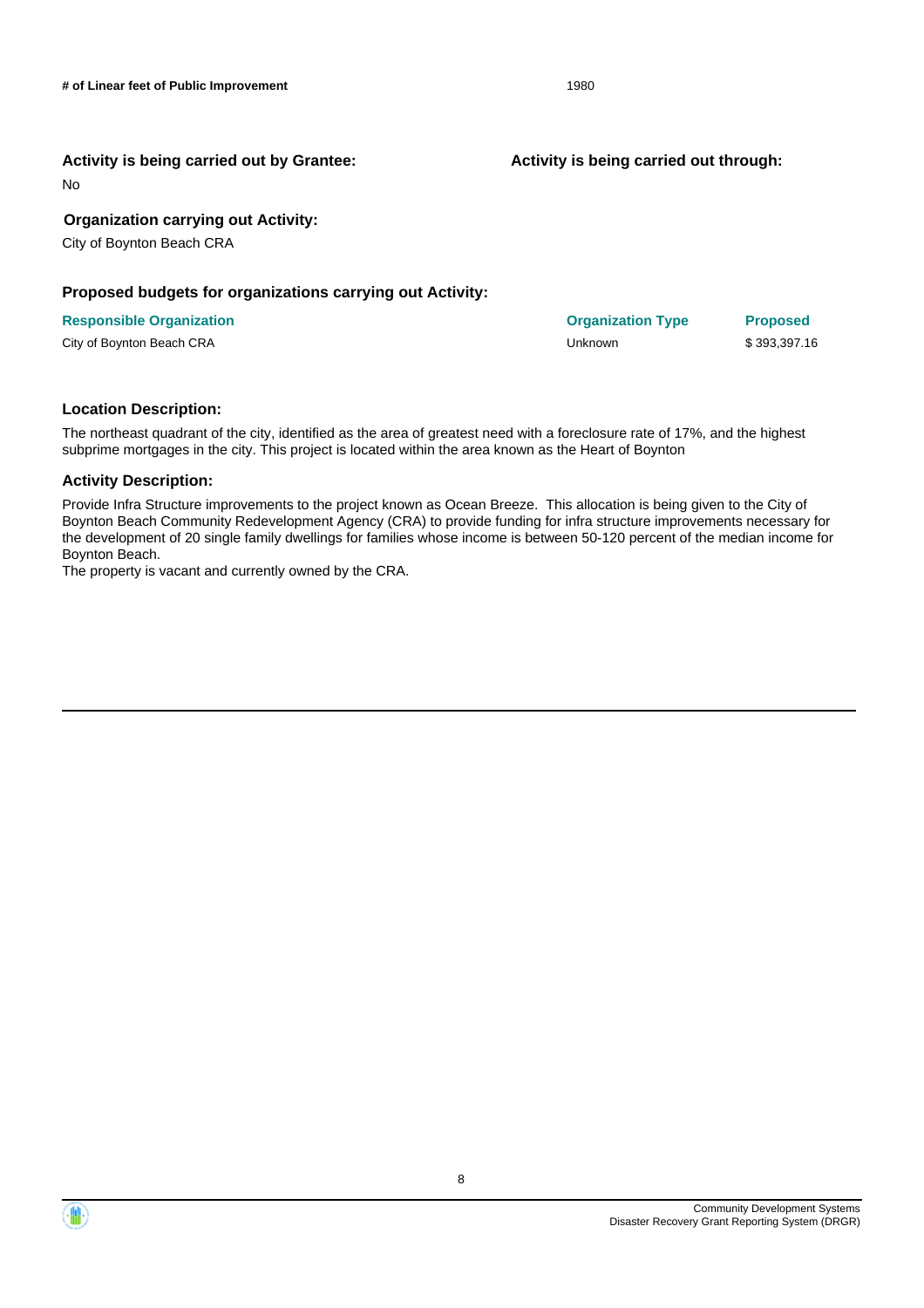| <b>Grantee Activity Number:</b><br>0004<br><b>Activity Title:</b>                                                                                                                                                                              | <b>Financing Mechanism/New Construction</b> |                                                                                                                                                                                                                       |                            |                 |
|------------------------------------------------------------------------------------------------------------------------------------------------------------------------------------------------------------------------------------------------|---------------------------------------------|-----------------------------------------------------------------------------------------------------------------------------------------------------------------------------------------------------------------------|----------------------------|-----------------|
| <b>Activitiy Type:</b><br>Construction of new housing<br><b>Project Number:</b><br>0003<br><b>Projected Start Date:</b><br>03/05/2009<br><b>Project Draw Block by HUD:</b><br>Not Blocked<br><b>Activity Draw Block by HUD:</b><br>Not Blocked |                                             | <b>Activity Status:</b><br>Cancelled<br><b>Project Title:</b><br>Ocean Breeze Redevelopment<br><b>Projected End Date:</b><br>09/05/2010<br>Project Draw Block Date by HUD:<br><b>Activity Draw Block Date by HUD:</b> |                            |                 |
| <b>Block Drawdown By Grantee:</b><br>Not Blocked<br><b>National Objective:</b><br>LMMI: Low, Moderate and Middle Income National Objective for<br>NSP Only<br><b>Environmental Assessment:</b>                                                 |                                             | <b>Total Budget:</b><br><b>Other Funds</b><br><b>Total Funds</b>                                                                                                                                                      | \$0.00<br>\$0.00<br>\$0.00 |                 |
| <b>Benefit Report Type:</b><br>Direct (Households)                                                                                                                                                                                             |                                             |                                                                                                                                                                                                                       |                            |                 |
| <b>Proposed Beneficiaries</b><br># of Households                                                                                                                                                                                               | <b>Total</b>                                | Low                                                                                                                                                                                                                   | <b>Mod</b>                 | Low/Mod%<br>0.0 |
| <b>Proposed Accomplishments</b><br># of Housing Units                                                                                                                                                                                          |                                             | <b>Total</b>                                                                                                                                                                                                          |                            |                 |
| Activity is being carried out by Grantee:<br>No                                                                                                                                                                                                |                                             | Activity is being carried out through:                                                                                                                                                                                |                            |                 |
| <b>Organization carrying out Activity:</b><br>City of Boynton Beach CRA                                                                                                                                                                        |                                             |                                                                                                                                                                                                                       |                            |                 |
| Proposed budgets for organizations carrying out Activity:                                                                                                                                                                                      |                                             |                                                                                                                                                                                                                       |                            |                 |
| <b>Responsible Organization</b><br>City of Boynton Beach CRA                                                                                                                                                                                   |                                             | <b>Organization Type</b><br>Unknown                                                                                                                                                                                   | <b>Proposed</b><br>\$0.00  |                 |
| <b>Location Description:</b><br>Not applicable                                                                                                                                                                                                 |                                             |                                                                                                                                                                                                                       |                            |                 |

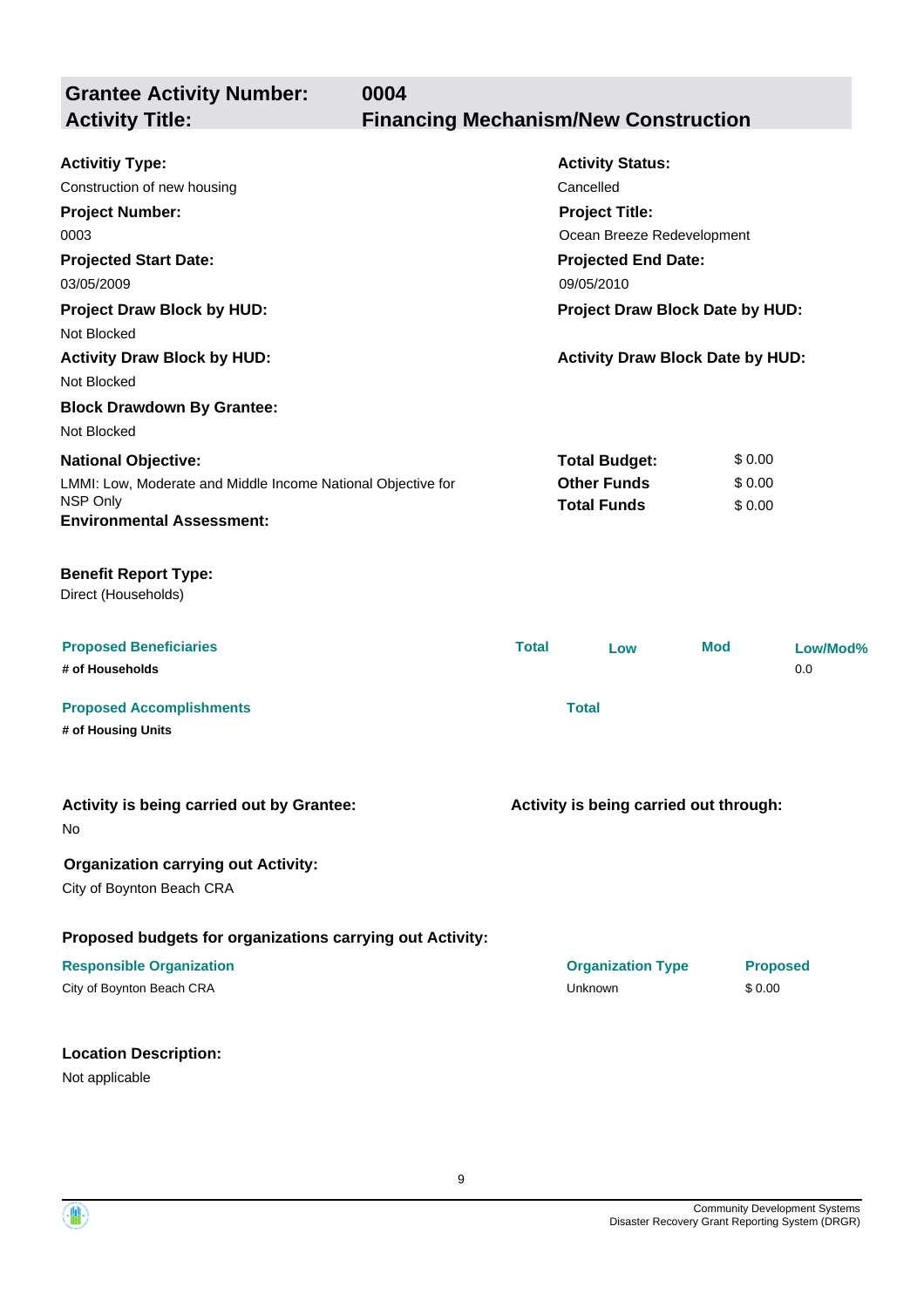# **Action Plan Comments:**

| Reviewer - | Grantee erroneously submitted amendment therefore need to reject plan.                                                                                                       |
|------------|------------------------------------------------------------------------------------------------------------------------------------------------------------------------------|
| Reviewer - | Grantee erroneously submitted amendment therefore need to reject plan.                                                                                                       |
| Reviewer - | Plan rejected in order for Grantee to amend plan.                                                                                                                            |
| Reviewer - | Plan is being approved to allow the grantee to submit its QPR. Complete review will be done when the QPR is<br>submitted. DT 4/30/10                                         |
| Reviewer - | Grantee made change to Project 0003 to reflect title as Redevelopment. NEC                                                                                                   |
| Reviewer - | Grantee made changes to plan, unable to submit QPR. NEC                                                                                                                      |
| Reviewer - | Grantee advised to make changes to several activities description due to changing the description thinking that<br>they were in the QPR. NEC                                 |
| Reviewer - | Grantee revised activity to reflect corrections necessary as per HUD requirement to modify activities. All<br>activities appear corrected. NEC                               |
| Reviewer - | No changes made to AP. Grantee went into AP in lieu of QPR for revisions which triggered the need for<br>approval of the action plan. NEC 11/17/2011                         |
| Reviewer - | Action plan approved due to grantee input data erroneously. 8.23.12 nec                                                                                                      |
| Reviewer - | Grantee amended budget to decrease activities 0003 and 0005 and increase activity 0001. Review of<br>amendment and ad in compliance as well as changes in DRGR. 2.26.13. NEC |
| Reviewer - | Grantee indicated minor corrections and changes made to activity type from Acquisition Rehabilitation to                                                                     |

# **Action Plan History**

| <b>Date</b> |
|-------------|
| 01/15/2015  |
| 02/26/2013  |
| 08/23/2012  |
| 11/17/2011  |
| 09/07/2010  |
|             |

Rehabilitation/Construction. NEC 1/15/2015.